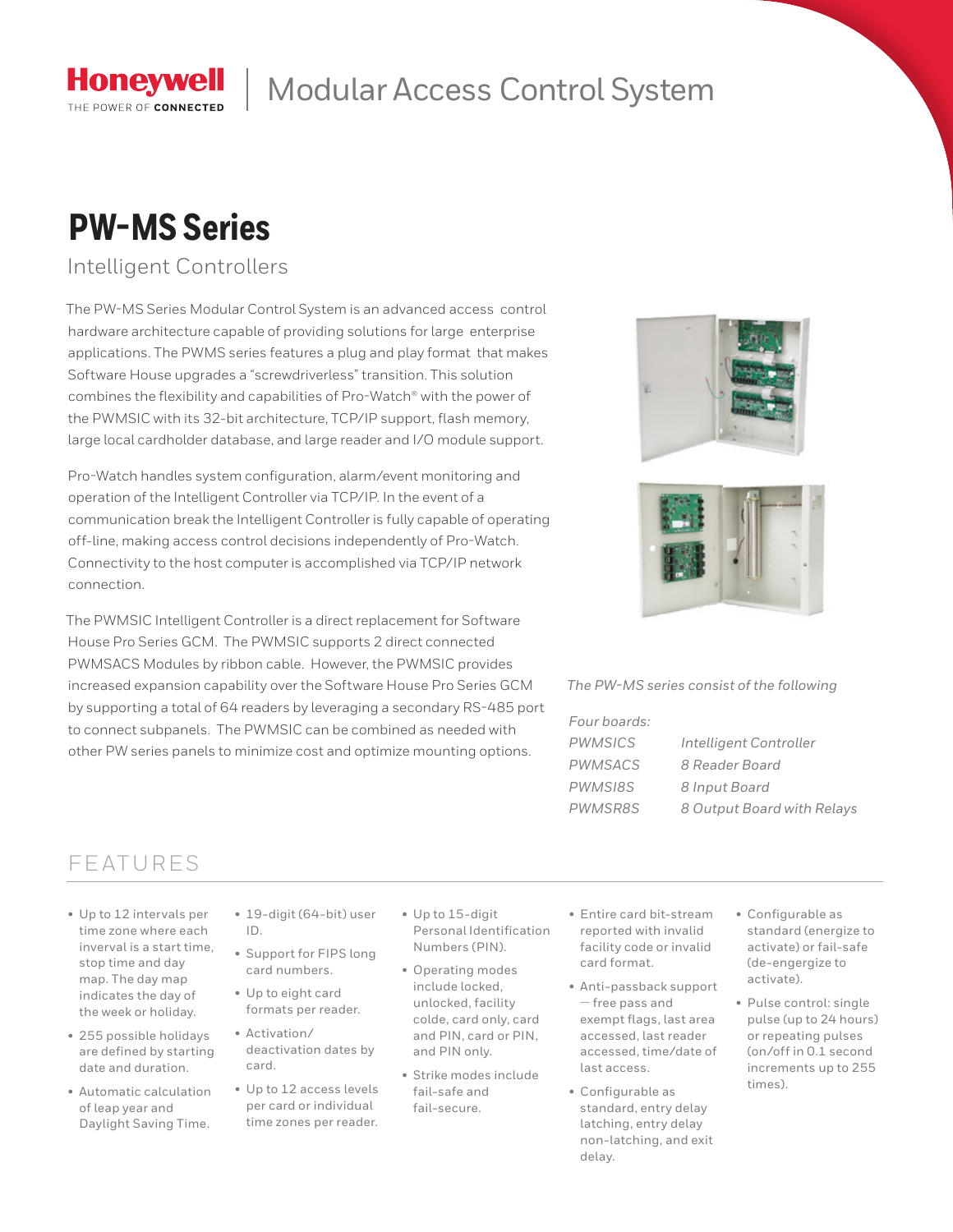### **PW-MS Series** Benefits

- True 32-bit microprocessor provides fast transaction processing for the most demanding network applications.
- Modular hardware architecture provides flexibility and expansion capabilities.
- Flash memory allows new versions of firmware to be downloaded from the host computer to the controller(s) through...
- Large, local controller database allows access control decisions to be made by the controller in real time without the need to communicate to the server.
- Scalable architecture ensures optimal performance with a seamless upgrade path to accommodate future growth beyond its initial installation.
- Seamless support for TCP/IP protocols to allow intelligent controllers to tap into a LAN or WAN connectivity.
- Supports multiple reader and card formats for maximum flexibility and security options. Supervised communication and Lithium battery backup ensures system reliability.
- System offline modes customizable per reader include facility code access, locked (no access), and unlocked (full access).

#### **Series Configuration**

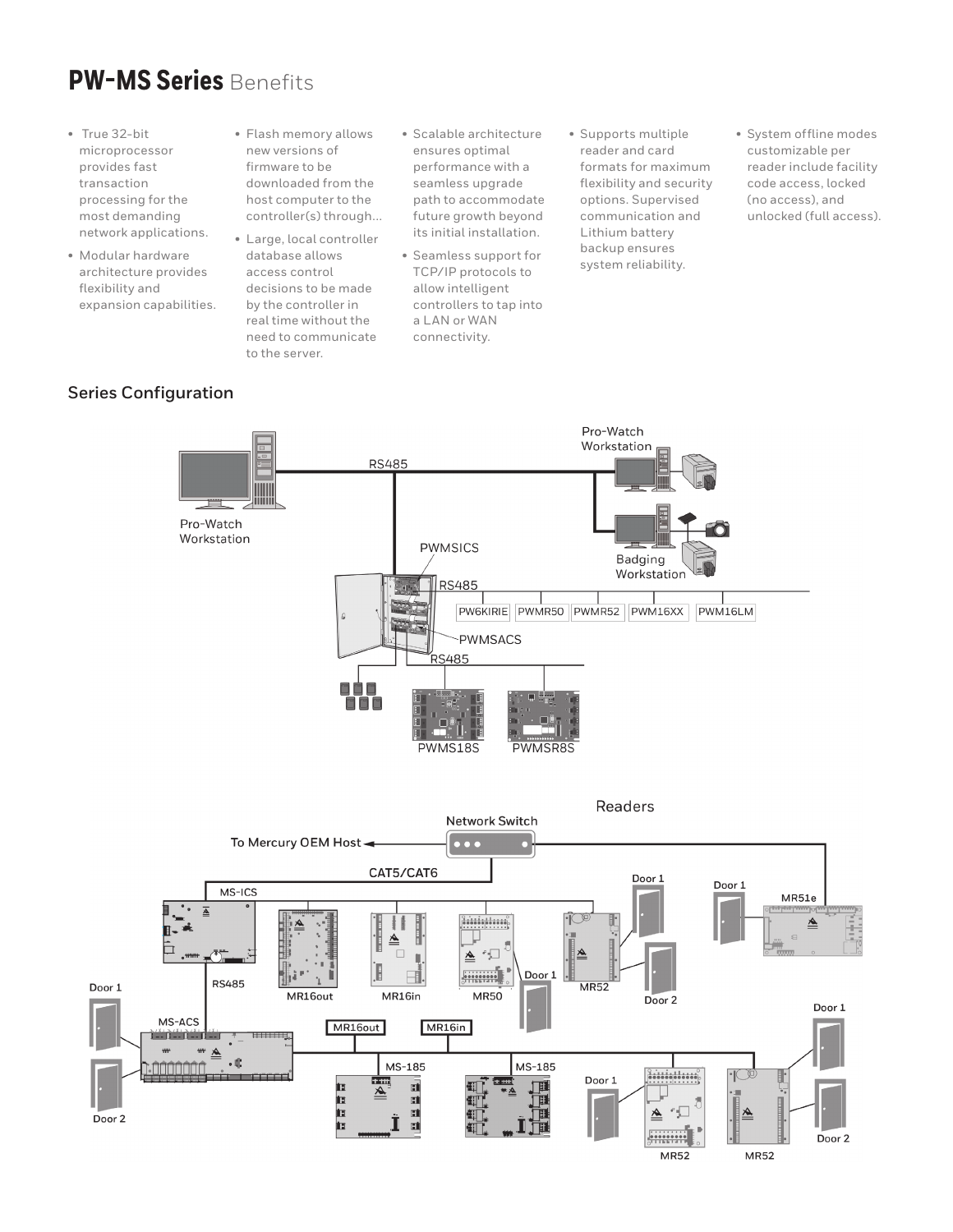### **PW-MS Series** Technical Specifications

| <b>SPECIFICATION</b>                                                   | <b>DESCRIPTION</b>                                                                                                       |
|------------------------------------------------------------------------|--------------------------------------------------------------------------------------------------------------------------|
| <b>DATABASE</b>                                                        |                                                                                                                          |
| <b>Cardholders</b>                                                     | 300,000                                                                                                                  |
| <b>Transaction Storage</b>                                             | 50,000                                                                                                                   |
| <b>Firmware</b>                                                        | Flash programming for revision updates                                                                                   |
| <b>Access Codes</b>                                                    | Virtually unlimited                                                                                                      |
| Holidays                                                               | Virtually unlimited                                                                                                      |
| <b>Time Codes</b>                                                      | 255                                                                                                                      |
| <b>Card Reader Formats</b>                                             | 8 per reader                                                                                                             |
| <b>Credential Facility Codes</b>                                       | 8                                                                                                                        |
| <b>Elevator Support</b>                                                | 128 floors                                                                                                               |
| <b>Dedicated Alarms</b>                                                | Dedicated tamper alarm; dedicated low batter alarm; dedicated power fail alarm                                           |
| <b>Real-time Clock</b>                                                 | Geographic time zone support; Daylight Saving Time; Leap Year support                                                    |
| <b>COMMUNICATION MODULES</b>                                           |                                                                                                                          |
| <b>COMMUNICATION PORTS</b>                                             |                                                                                                                          |
| Host Port 0                                                            | 10/100-TX Ethernet                                                                                                       |
| <b>Opertational Alternative Port</b>                                   | 10-BaseT/100-BaseTX Ethernet port using a Lantronix Micro 125 interface daughter board, p/n MO11AA003-01R, or equivalent |
| Peripheral Interface Port 1                                            | TB <sub>2</sub>                                                                                                          |
| Peripheral Interface Port 2                                            | 2-wire RS-485, asynchronous                                                                                              |
| <b>Inputs</b>                                                          | Three dedicated: cabinet tamper, power monitor, and low battery                                                          |
| <b>CONNECTIVITY</b>                                                    |                                                                                                                          |
| <b>Primary Port</b>                                                    | 10/100 Ethernet                                                                                                          |
| IP Server, IP Client, DHCP Client HTTP, TLS, X.509                     |                                                                                                                          |
| <b>DOWNLOAD FUNCTIONALITY</b>                                          |                                                                                                                          |
| System functional during system download                               |                                                                                                                          |
| OPERATIONAL FUNCTIONALITY                                              |                                                                                                                          |
| <b>Duress Detection</b>                                                |                                                                                                                          |
| <b>Operational Modes</b>                                               | Credential only; PIN only; credential or PIN; credential and PIN; facility code only.                                    |
| <b>Maximum PIN size</b>                                                | 8 digit                                                                                                                  |
| Door Object Support                                                    |                                                                                                                          |
| <b>Threat Level Support</b>                                            | 100 levels                                                                                                               |
| <b>Two-person Access Rule</b><br>Offline modes (selectable per reader) | Facility code access; Locked (no access); Unlocked (free access)                                                         |
| Anti-passback Support                                                  | While preventing access (hard); while allowing access (soft)                                                             |
| <b>Transaction Prioritization</b>                                      | 999 levels                                                                                                               |
| <b>READERS AND CREDENTIALS</b>                                         |                                                                                                                          |
| Prox                                                                   | OmniProx; HID PRox; DigiReaders; Indala Readers                                                                          |
| Smart                                                                  | OmniProx; iClass; Mifare; DESFire                                                                                        |
| Keypad                                                                 |                                                                                                                          |
| <b>Magstripe</b>                                                       |                                                                                                                          |
| Wiegand                                                                |                                                                                                                          |
| PHYSICAL SPECIFICATIONS                                                |                                                                                                                          |
| <b>BOARD DIMENSIONS</b>                                                |                                                                                                                          |
| <b>PWMSICS (LxWxH)</b>                                                 | 8.58 x 5.83 x 0.98 inches (218.0 x 148.0 x 25.0 mm)                                                                      |
| PWMSACS (LxWxH)                                                        | 12.25 x 4.65 x 0.65 inches (311.0 x 118.0 x 16.5 mm)                                                                     |
| PWMSI8S (LxWxH)                                                        | 5.90 x 4.33 x 0.65 inches (150.0 x 110.0 x 16.5 mm)                                                                      |
| PWMSR8S (LxWxH)                                                        | 5.90x 4.33 x 0.65 inches (150.0 x 110.0 x 16.5 mm)                                                                       |
| <b>ENVIRONMENTAL</b>                                                   |                                                                                                                          |
| <b>Operational Temperatue</b>                                          | 32° to 122°F (0° to 50°C)                                                                                                |
| <b>Storage Temperature</b>                                             | -67° to 185°F (-55° to 85°C)                                                                                             |
| Humidity                                                               | 0 to 95% RHNC                                                                                                            |
| <b>WIRE REQUIREMENTS</b>                                               |                                                                                                                          |
| Power                                                                  | Twisted pair, 18 AWG                                                                                                     |
| RS-485                                                                 | 24 AWG, 4,000 ft (1,200 m) max, 2 twisted pairs with shield (120 W, 23 pF, Belden 9842 or equivalent)                    |
| Alarm Input                                                            | Twisted pair, 30 ohms maximum                                                                                            |
| <b>COMMUNICATIONS</b>                                                  |                                                                                                                          |
| <b>Supported Baud Rates</b>                                            | 9600, 19200, 38400, or 115200 bps, asynchronous                                                                          |